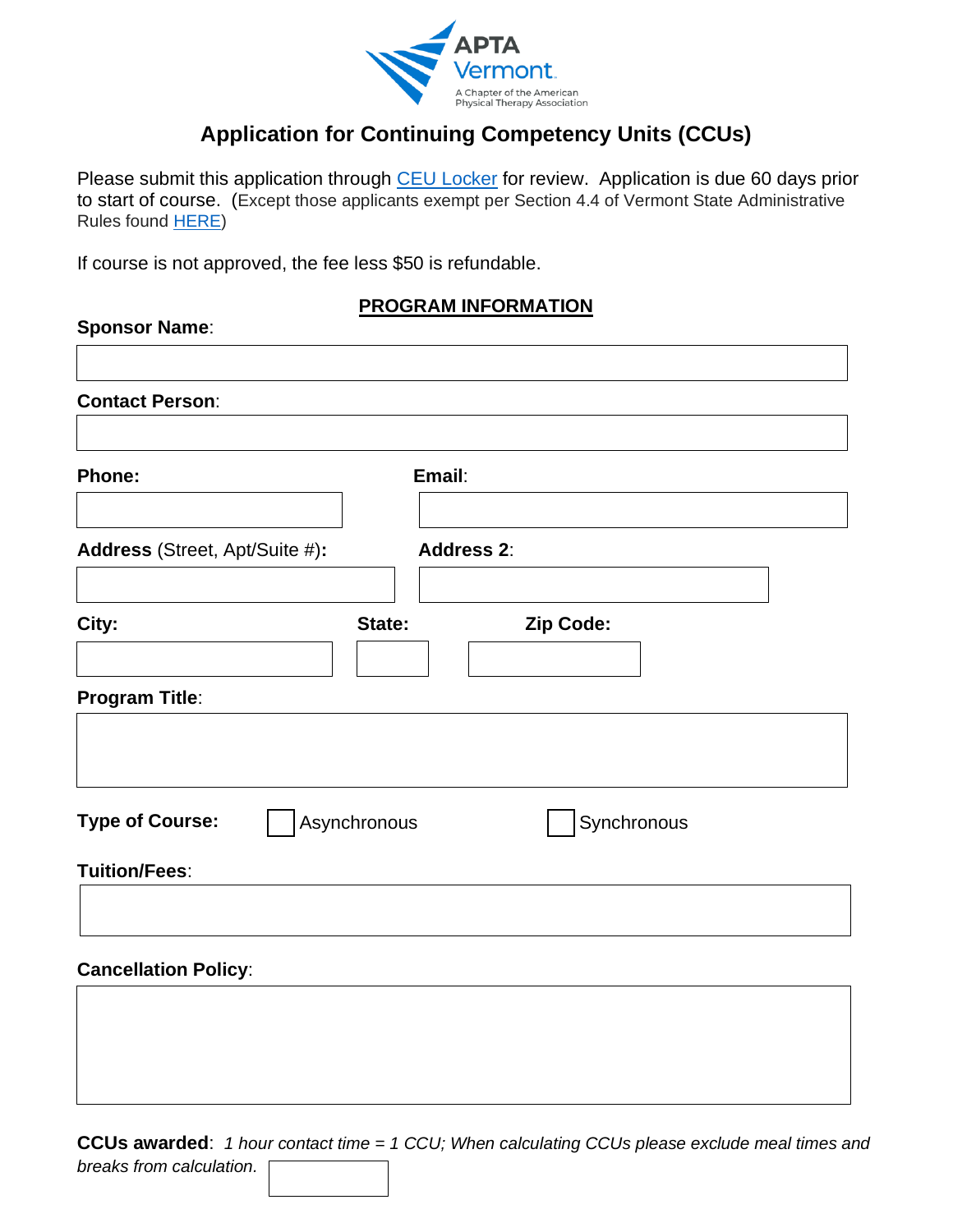

#### **How would you rate the level of content for this course?**: *check all that apply*

asic | |Intermediate | |Advanced

## *The following must be submitted with your application.*

Use the checklist below to ensure you have submitted all required supporting documents.

## **COURSE INFORMATION**

| Learning Objectives (objectives must be specific and measurable)                                                                                                                                                                              |  |  |
|-----------------------------------------------------------------------------------------------------------------------------------------------------------------------------------------------------------------------------------------------|--|--|
| <b>Course Description</b>                                                                                                                                                                                                                     |  |  |
| At least 3 peer-reviewed references for the presentation topic from a peer-reviewed<br>journal within the past 5 years. If there is no research in the past 5 years, provide at least 5<br>peer-reviewed references within the last 10 years. |  |  |
| Course Schedule/Outline with break time(s), instructional method, and contact hours                                                                                                                                                           |  |  |
| <b>Participant Evaluation of Program</b>                                                                                                                                                                                                      |  |  |
| <b>PRESENTER INFORMATION</b>                                                                                                                                                                                                                  |  |  |
| <b>Current CV for all presenters</b> (max 5 pages for each presenter)<br>Be sure each item is addressed within CV:<br><b>Qualifications Consistent with Material Presented</b><br>Research in topic presented, if applicable                  |  |  |
| <b>CERTIFICATE REQUIREMENTS</b>                                                                                                                                                                                                               |  |  |
| <b>Proof of Attendance Certificate:</b> Course Sponsor is responsible for providing this to<br>participants.                                                                                                                                  |  |  |

The certificate must include the following:

- Participant's Name
- Presenter's Name
- Title of Program
- **•** Date(s) of Course
- Location of Attendance
- Number of Approved CCU's
- Statement: *"Approved by the Vermont Chapter of the APTA, a State of Vermont Office of Professional Regulation Approved Provider"*
- Competency Disclaimer Statement (an example would be: *"This certificate establishes attendance in post*‐*graduate education and is not a statement of competence on the part of the participant. Information provided should be always be used within scope of practice and in accordance with State Practice Act*.")